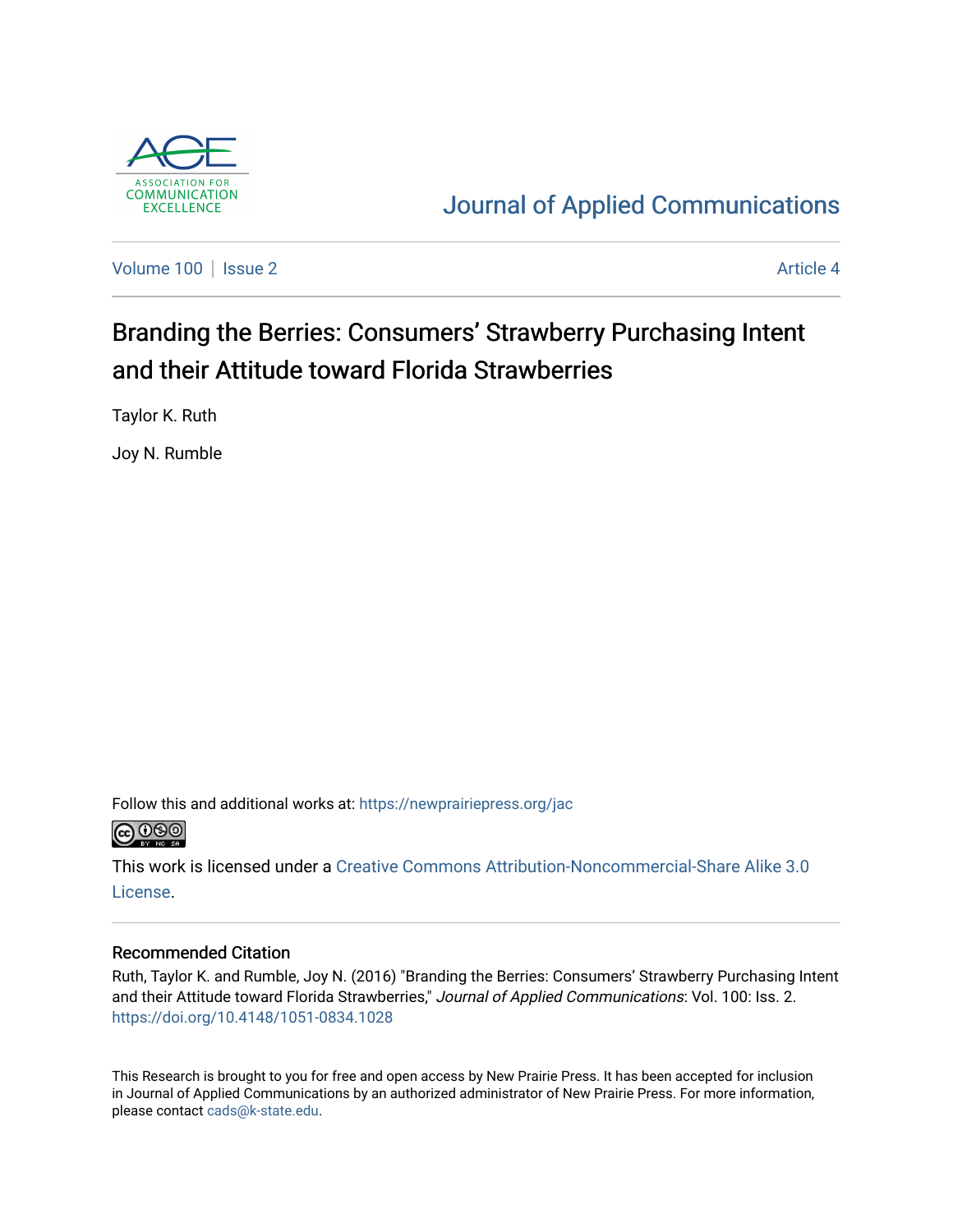# Branding the Berries: Consumers' Strawberry Purchasing Intent and their Attitude toward Florida Strawberries

### Abstract

Florida is the largest producer of strawberries in the United States during the winter months. Recently, Florida has faced competition from strawberries imported from Mexico during peak season. Studies have shown that using state branding can help promote local produce. Branding can create perceived differences between identical items, as well as strong positive associations with the product. This study examined consumers' strawberry purchasing intent and attitudes toward Florida strawberries to aid agricultural communicators in creating effective communication and branding strategies. An online survey was distributed throughout Florida (n = 500). Results indicated that freshness and taste were the most important qualities of strawberries for purchasing decisions and that Florida strawberries were viewed more positively than Mexico strawberries. When respondents were given the option between labels with and without a Fresh from Florida brand logo, the majority preferred to purchase the package labeled Fresh from Florida. Consumers with a lower income were less likely to purchase state branded strawberries. Gender did not have an impact on purchasing intent for strawberries. Using the Fresh from Florida brand for Florida strawberries was a key recommendation from this study, along with using sensory words, like taste and freshness, when marketing strawberries. Also, developing outreach programs to inform lower- income families when produce is in season will help promote the sale of local products. These recommendations could be expanded to other states and commodities.

#### Keywords

Branding, Competition, Imports, Local, Locally Grown, Strawberries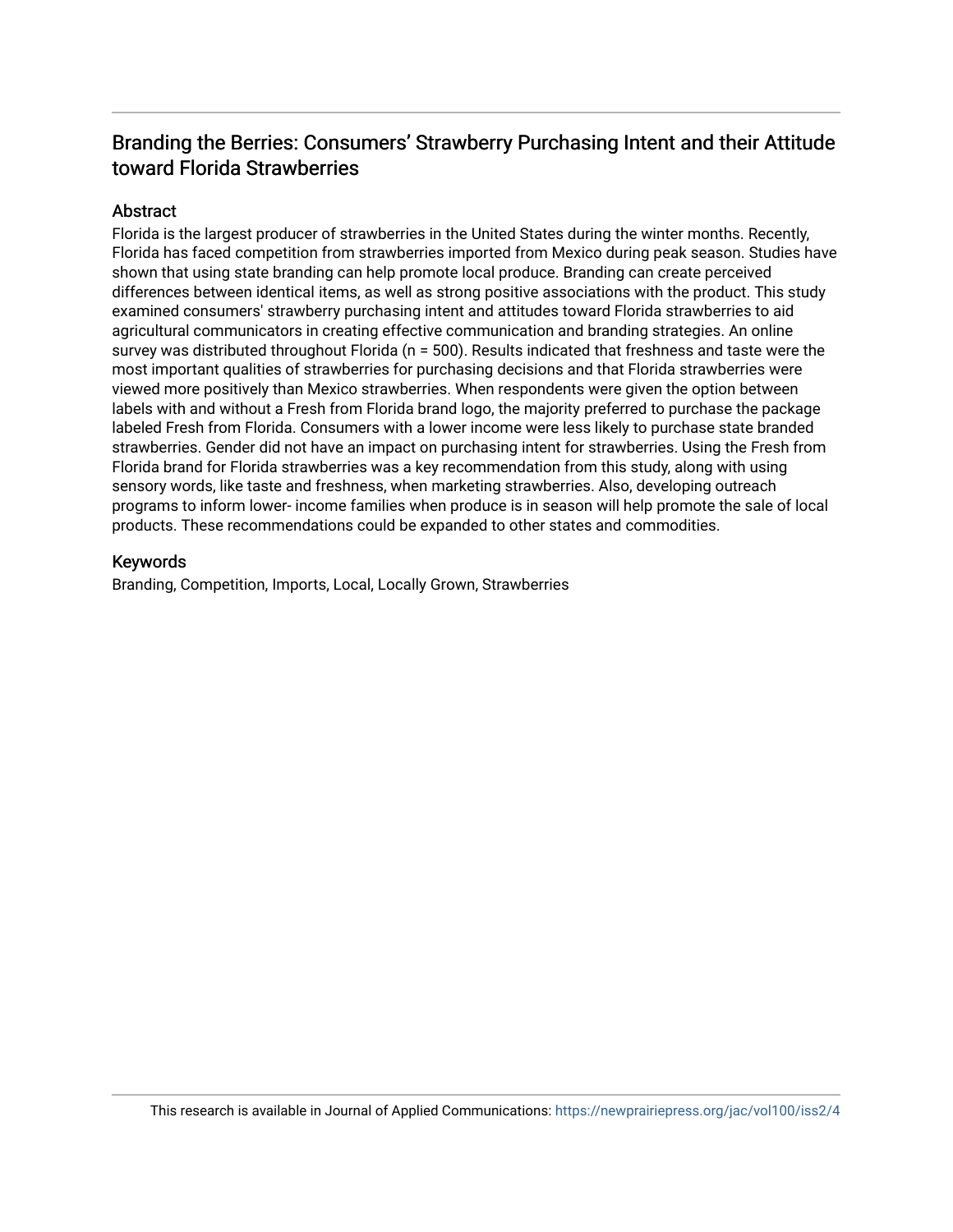# **Branding the Berries: Consumers' Strawberry Purchasing Intent and their Attitude toward Florida Strawberries**

*Taylor K. Ruth and Joy N. Rumble*

### *Abstract*

*Florida is the largest producer of strawberries in the United States during the winter months. Recently, Florida has faced competition from strawberries imported from Mexico during peak season. Studies have shown that using state branding can help promote local produce. Branding can create perceived differences between identical items, as well as strong positive associations with the product. This study examined consumers' strawberry purchasing intent and attitudes toward Florida strawberries to aid agricultural communicators in creating effective communication and branding strategies. An online survey was distributed throughout Florida (*n *= 500). Results indicated that freshness and taste were the most important qualities of strawberries for purchasing decisions and that Florida strawberries were viewed more positively than Mexico strawberries. When respondents were given the option between labels with and without a Fresh from Florida brand logo, the majority preferred to purchase the package labeled Fresh from Florida. Consumers with a lower income were less likely to purchase state branded strawberries. Gender did not have an impact on purchasing intent for strawberries. Using the Fresh from Florida brand for Florida strawberries was a key recommendation from this study, along with using sensory words, like taste and freshness, when marketing strawberries. Also, developing outreach programs to inform lower- income families when produce is in season will help promote the sale of local products. These recommendations could be expanded to other states and commodities.* 

# *Key Words*

Branding, Competition, Imports, Local, Locally Grown, Strawberries

### *Introduction*

The United States is the world's largest strawberry producer, accounting for 30% of the products sold globally (Boriss, Brunke, Kreith, & Morgan, 2012). In 2010, the United States grew more than one million metric tons of strawberries. Known to be high in vitamin C, potassium, and fiber, strawberries are the fifth most preferred fresh fruit in the United States, and demand has continued to grow. California has been the United States' largest producer of strawberries and yielded more than two billion pounds of strawberries during the 2012 season (United States Department of Agriculture-Economic Research Service [USDA-ERS], 2013). The USDA-ERS reported Florida as the second highest strawberry producer in the United States; Florida produced approximately 200 million pounds of strawberries in 2012. Due to the warm climate, Florida's strawberry season occurs during winter months from December until April, during California's off-season. Florida has been responsible for 100% of the fresh strawberry production in the United

*Funding for this research was provided by the Florida Strawberry Research and Education Foundation. This article was presented at the Southern Association of Agricultural Scientists on February 1, 2015 in Atlanta, Georgia.*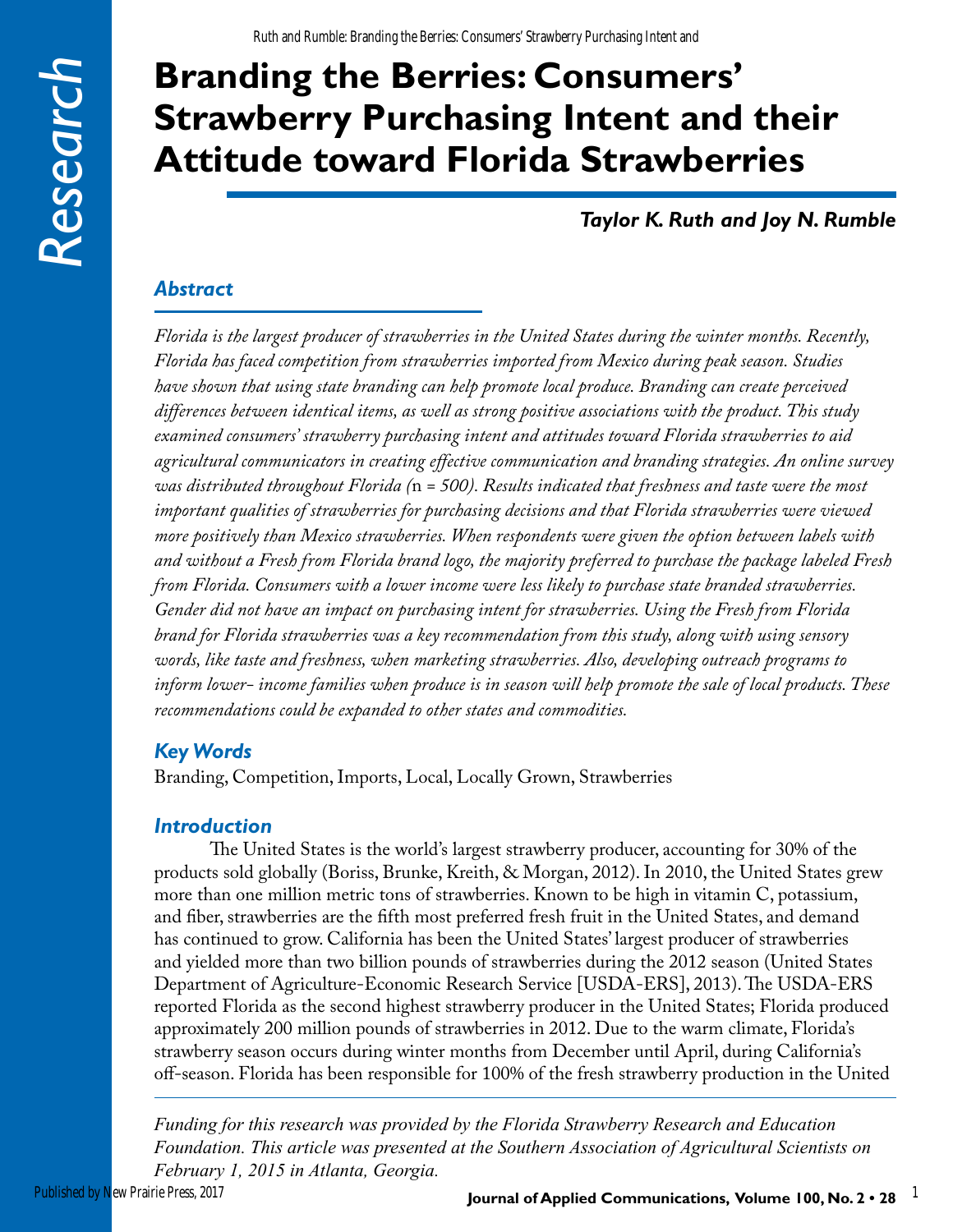States during those winter months (Boriss et al., 2012). Florida agriculture contributed \$8.3 billion to the state's economy in 2011 (Hodges & Stevens, 2013), and \$300 million dollars came from strawberry sales alone in 2012 (Florida Department of Agriculture and Consumer Services [FDACS], 2013). Wu and Guan (2015) estimated that the overall economic contribution of the Florida strawberry industry to the state's economy to be one billion dollars in 2013. Florida has 8,700 acres of strawberry farms and produced 21,000 pounds of strawberries per acre in 2012 (USDA-ERS, 2013). Even though large volumes of product have been produced domestically, there has been a trend of increasing numbers of imported strawberries over the past decade (Wu, Guan, & Whidden, 2012).

The North American Free Trade Agreement (NAFTA) in 1993 caused an increase in imported vegetables and fruits into the United States, as well as direct competition with domestic produce (Tyson, Hochmuth, Lamb, Hochmuth, & Sweat, 2001). With strawberries in particular, the net trade has decreased dramatically from 120 million pounds in 2008 to 20 million pounds in 2011 (Wu et al., 2012). The United States has also increased imports from Mexico during Florida's strawberry season. In 2003, 88 million pounds of strawberries were imported from Mexico. By 2012, the volume had increased to 350 million pounds, which was almost twice the volume produced by Florida (Wu & Guan, 2015).

Imported strawberries have typically only been sold in United States stores when domestic strawberries were out of season (Boriss et al., 2012). However, the dramatic increase in strawberries imported from Mexico has led to more competition for local farmers (Shope, 2013). In 2011, 36% of the imported product arrived between March and April while Florida strawberries were still in season (Boriss et al., 2012). Plant City, Florida has been called the "winter strawberry capital of the world" (Florida Strawberry Growers Association, 2012, para. 2) and has harvested about 11,000 acres of strawberries a year. In early 2013, a supermarket chain began selling imported Mexico strawberries on shelves next to the locally grown, Plant City strawberries. Executive director for the Florida Strawberry Growers Association said, "I understand what they are trying to do, but this is just insulting to our community that depends so much on our local crop, and that's the point I am trying to make, that this is just inappropriate" (Shope, 2013, para. 3). Florida's market share has dropped due to Florida's increase in imports from Mexico (Ohlemeier, 2013). The recent rise in Mexico strawberries is due, in part, to their increase in strawberry acreage from 15,000 acres in 2010 to about 21,000 acres in 2012. The influx of imports caused more market competition, and Mexico farms use of inexpensive labor led to heightened competition with the local producers (Boriss et al., 2012; Ohlemeier, 2013). Even though Florida strawberries have been reported as "fresher since they grow 2,000 miles closer" (Campbell, 2013, para. 6), there is a valid threat from the imported Mexico strawberries due to the lowered price for grocery stores. In 2010, Florida strawberry growers earned \$1.87 per pound of strawberries, and by 2012, the price dropped to \$1.10 per pound. This price was lowest strawberry farmers earned in Florida since 2005 (USDA-ERS, 2013).

There is a need to better promote Florida grown strawberries considering the increase in imported strawberries has created direct competition with the local economy. Understanding consumers' attitudes toward a product is the first step for agricultural communicators to develop effective strategies to promote the sale of Florida strawberries. These strategies are in accordance with priority two of the national research agenda, New Technologies, Practices, and Products Adoption Decisions (Doerfert, 2011). The purpose of this study was to determine consumers' strawberry purchasing intent and attitudes toward Florida grown strawberries to develop Florida strawberry communication and brand strategies.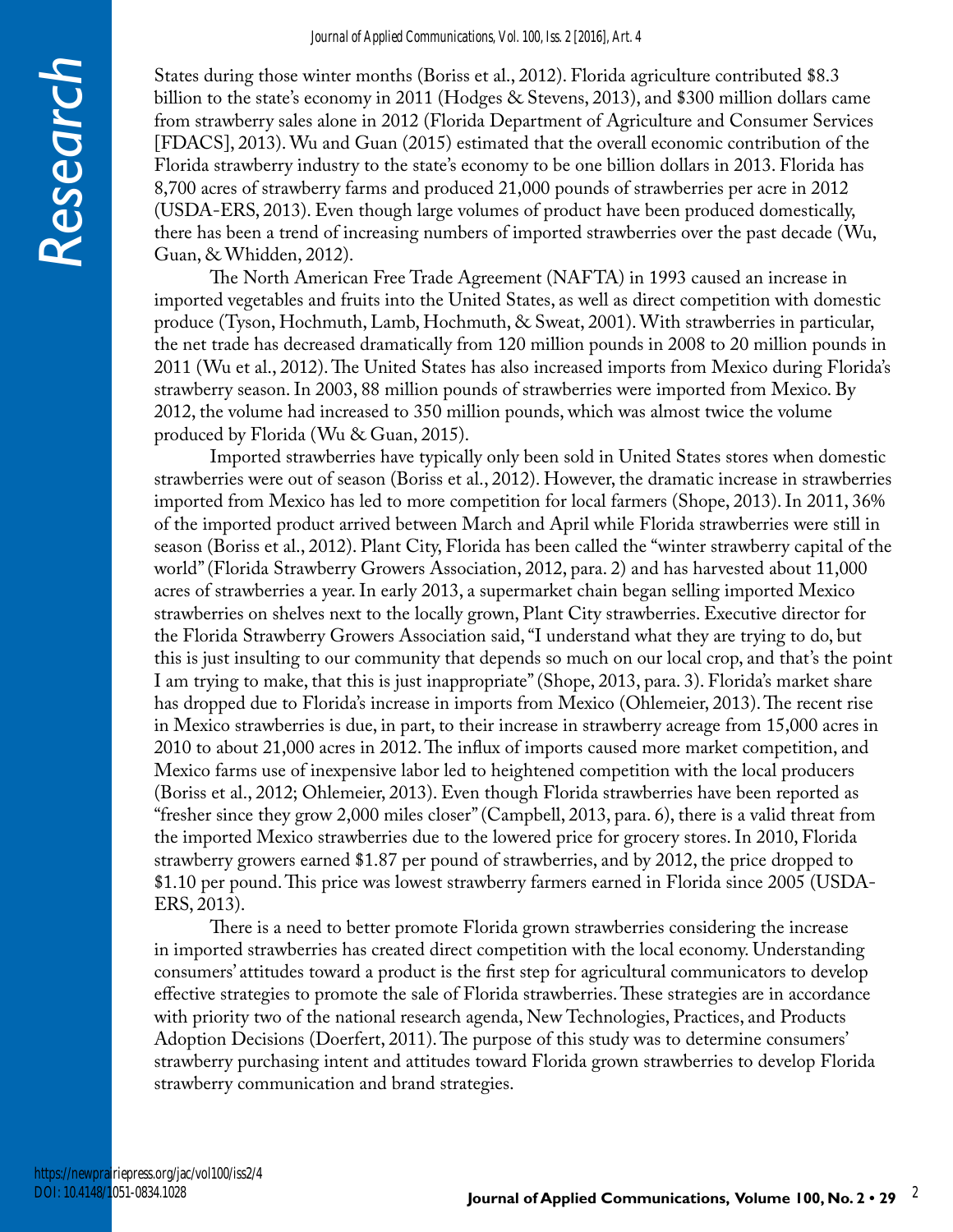### *Literature Review*

Brands, often attached to consumer goods, represent more than a product itself and carry social meaning (Loken, Ahluwalia, & Houston, 2010). These social constructs add value to organizations and the consumer (Settle, 2012). A brand represents value to the customer and reduces consumer' perceptions of risk and uncertainty (Franzen & Moriarty, 2009; Kornberger, 2010). Implementing and maintaining successful brands requires understanding how the brand is communicated to consumers and how consumers respond to the brand (McEnally & de Chernatony, 1999).

Brand positioning is the process of creating a mental image for the consumer to establish brand identity and value (Kotler & Keller, 2006). To determine the brand position, marketers first must understand who the product's consumers are, who the main competitors are, similarities between the brand and competitors, as well as differences among them. Proper positioning relies heavily on the points of parity and points of difference being established (Kravetz, 1977). The points of differences are positive attributes consumers associate with a product that they believe would not be found in products sold by a competitor's brand (Barwise & Meehan, 2004). Perceived uniqueness of the brand is often what leads a consumer to make final purchasing decisions (Keller, 1998). Points of differences can relate to performance of the product, as well as imagery associations. Points of parity differ from points of differences because they describe attributes that are shared with other brands. Competitive points of parity demonstrate how a brand is good enough when comparing a particular benefit to competitors. Once consumers feel the product is adequate, they can make purchasing decisions based on perceived differences and benefits of the product (Keller, 2008).

Product strategy is a subset of branding where marketers choose both tangible and intangible benefits the product will offer. Perceived quality is the perception of overall superiority of a product (Keller, 1998). Quality can include performance, reliability, and features of the product (Garvin, 1985; Kotler, 2000). The perceived quality can often influence the behavior and attitudes consumers have toward a brand (Keller). Product branding has been used by states for decades to differentiate agricultural commodities by their quality attributes (Adelaja, Brumfield, & Lininger, 1990).

State branding for agricultural products exists in all 50 states (Onken & Bernard, 2010), and there are a number of studies that have researched the effectiveness of the brands. The Jersey Fresh program is an example of a successful state branding program. For every one dollar fruit and vegetable growers invested into the program, they have received approximately a \$32 return (Govindasamy et al., 2004). Adelaja, Brumfield, and Lininger (1990) found that consumers had positive associations with the Jersey Fresh brand and perceived branded tomatoes as having a higher quality than competitors. Many of the high quality attributes identified by the consumers were related to the fact the Jersey Fresh tomatoes had been locally grown. Settle and Rumble (2014) examined Florida consumers' perceptions of local strawberries. Consumers believed the Florida strawberries were fresher and a higher quality than imported strawberries. When given the choice between Fresh from Florida branded strawberries and a non-branded product, the consumers chose the package with Fresh from Florida because it was easy to see and recognizable. The participants from the study reported not always being able to locate the growing location on the label in the absence of the Fresh from Florida logo.

Consumers' preference for local and state-branded food has also increased their willingness to pay for these products. Nganje, Hughner, and Lee (2011) concluded that Arizona consumers were willing to pay more for state branded spinach due to a higher perception of safety associated with the product. Additionally, the study suggested that differentiating products by state brands would provide added value for the consumers. Carpio and Isengildina-Massa (2008) similarly found that South Carolina consumers were willing to pay a 27% premium on locally produced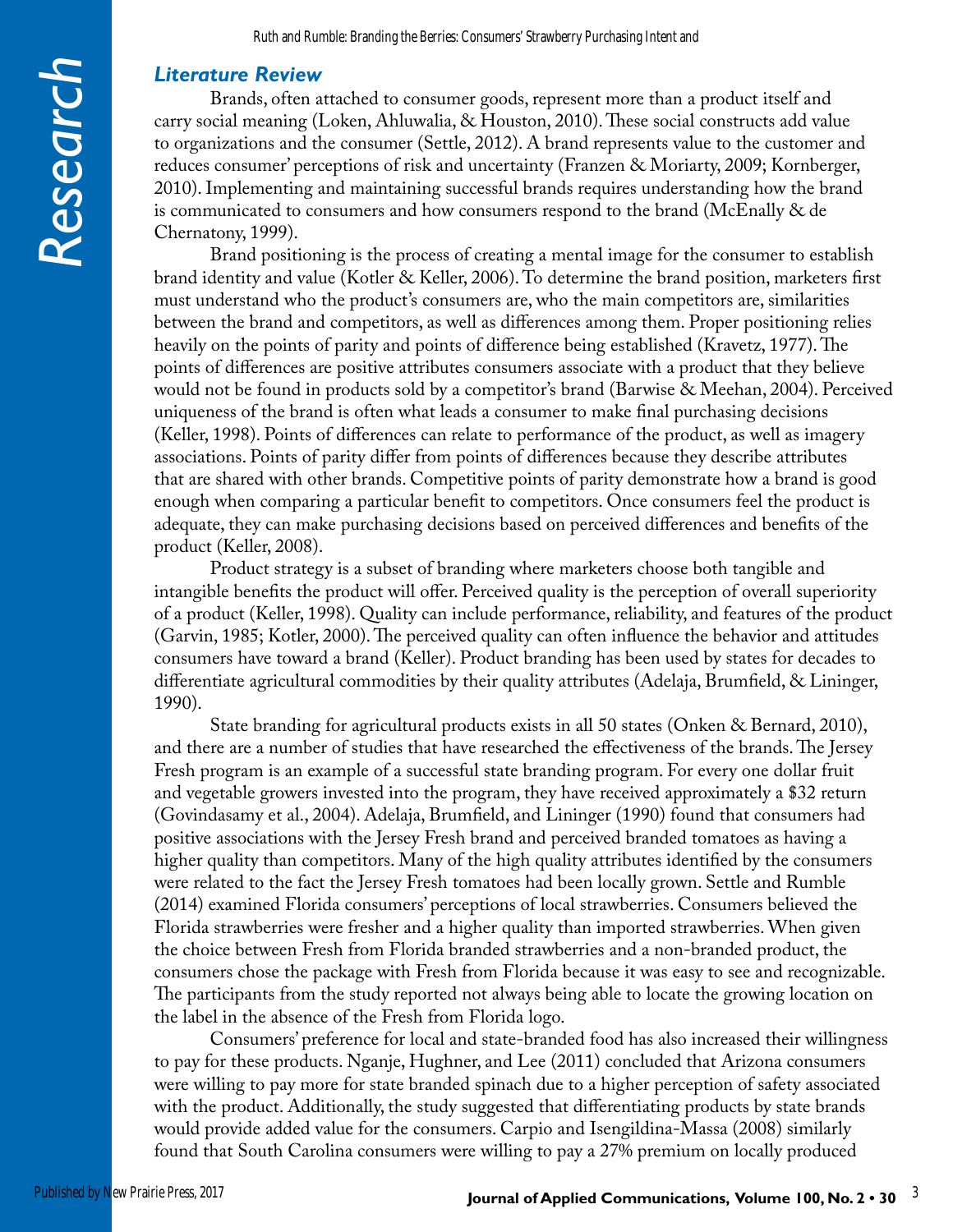#### *Journal of Applied Communications, Vol. 100, Iss. 2 [2016], Art. 4*

food. The amount the consumers would pay for local products was greatly influenced by age, gender, and income. Willingness to pay for state-grown products increased with age and income, and women were willing to pay more than men for local animal products. Demographic differences in food purchases have been identified in other research as well. In a study of Indiana residents, females were found to have a higher probability to purchase locally grown food than men, and households with higher incomes were more susceptible to branding and less susceptible to price than lower income households ( Jekanowski, Williams, & Schiek, 2000). Females have been reported as the primary shoppers for households (Bellows, Alcaraz, & Hallman, 2010). Females have also been found to hold stronger positive attitudes toward local food compared to males. Research has concluded that men and women likely assign different values and meaning to food, which leads to differences in preferences toward the products (Beardsworth et al., 2002; Wardle et al., 2004).

Local food preferences extend beyond tangible qualities, and consumers have felt that purchasing local food supported the social ideology of the small farmer or business (Darby, Batte, Ernst, & Roe, 2006). Additionally, buying local food has extended beyond the geographical origins of the product, and consumers have preferred purchasing local food due to personal interactions with farmers (Brown & Miller, 2008; Hunt, 2007). Gay, Rumble, and Lamm (2014) identified differences in how consumers perceived the Fresh from Florida brand differently than simply identifying a product as local. The results between the two were similar, except for more trust being placed in the Fresh from Florida brand. Even though consumers have reported preferences for locally grown food, a study by Liefeld (2004) found the majority of consumers do not use country of origin labelling when purchasing food. Out of the consumers who did use the label to find the growing location, less than one third reported making their purchasing decision based on the country of origin labeling.

Developing a brand image to differentiate produce by where it was grown is a way for states to create perceived product differences and create customer loyalty ( Jekanowski et al., 2000). Branding products enable consumers to make purchasing decisions based not only on price, but on intangible quality attributes as well ( Jekanowski et al., 2000). Agricultural communicators could use this type of state branding to better promote produce like Florida strawberries.

### *Purpose and Objectives*

The purpose of this study was to identify Florida consumers' strawberry purchasing intent and their attitudes toward Florida grown strawberries to develop effective communication and brand strategies. The objectives of this study were to:

- 1. Describe Florida consumers' purchasing intent of strawberries based on the importance of different strawberry characteristics while making purchasing decisions.
- 2. Describe Florida consumers' purchasing intent of strawberries based on label use and preference of strawberry packages while making purchasing decisions.
- 3. Compare Florida consumer' attitudes toward Florida grown strawberries and Mexico grown strawberries.
- 4. Determine if there is an association between income level and label preference, label use, and importance of strawberry characteristics in relation to purchasing intent.
- 5. Determine if there is an association between gender and label preference, label use, and importance of strawberry characteristics in relation to purchasing intent.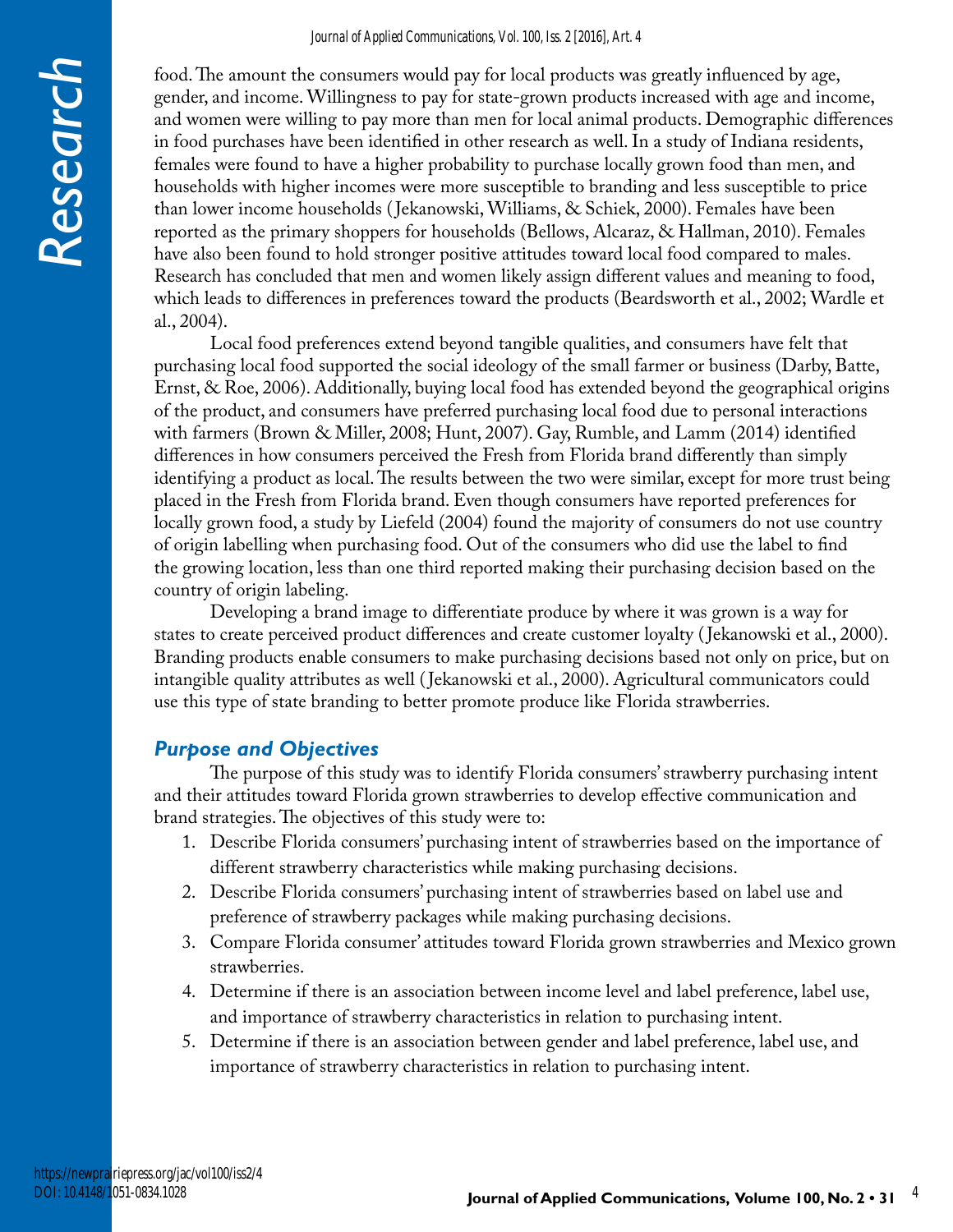## *Methods*

An online survey was used to collect data for this study. The instrument was distributed in late February of 2014 and was active for 10 days. The survey was released during this time because it coincided with Florida's strawberry season (Boriss et al., 2012). The survey questions were guided by a previous qualitative study on consumer perceptions of Florida strawberries (Settle & Rumble, 2014). The instrument consisted of 36 questions, and six of the questions were analyzed for this study. Purchasing intent was explored by examining importance of strawberry characteristics, label use, and label preferences when Florida consumers purchase strawberries. Importance of strawberry characteristics was measured by a 7-item Likert-type scale with the following labels: *not at all important*, *slightly important*, *fairly important*, *highly important*, and *extremely important*. A scale is reliable if Cronbach's alpha falls between .70 and .80 (Field, 2013). The Cronbach's alpha for this scale was .70 and was not improved if an item was deleted. Since the scale used categorical data, and an index was not needed for analysis, a reliability measurement of .70 was acceptable.

Strawberry label use and preference was also analyzed to determine Florida consumers' strawberry purchasing intent through two Likert-type scales and one multiple choice question. The first scale used two items to measure the frequency consumers use the growing location on labels when shopping for strawberries. The labels for the scale were as follows: *never*, *rarely*, *sometimes*, *most of the time*, *always*. The second scale measured whether consumers could easily locate the growing location on labels and if they were loyal to specific brands of strawberries. The second Likert-type scale had the labels: 1 = *strongly disagree*, 2 = *disagree*, 3 = *neither agree nor disagree*, 4 = *agree*, 5 = *strongly agree*. One multiple-choice question was used to gather information about Florida consumers' label preference. The question showed two different strawberry packages, one with the Fresh from Florida logo on the label and the other one only identifying the growing location of Plant City, Florida.

Attitudes toward Mexico and Florida strawberries were measured through two questions that used the same 9-item bipolar semantic differential scale (same scale was use to collect attitudes about Florida and Mexico). Cronbach's alpha was .78 for the Florida attitude scale and .83 for the Mexico attitude scale. Reliability increased if an item asking if strawberries came from small or large farms was deleted. After deletion, the Florida scale had a Cronbach's alpha of .85 and the Mexico scale was increased to .88. Indexes for each scale was created by summating the average of each item and dividing by eight.

A panel of experts reviewed the survey before distribution to account for content and face validity (Ary, Jacobs, & Sorensen, 2010). The panel included an assistant professor in the Department of Agricultural Education and Communication (AEC) at the University of Florida (UF), an associate professor in the AEC department at UF, and the director of the Florida Strawberry Growers Association. A soft-launch of the survey was also distributed to ensure there were no issues with data collection. Appropriate edits were made after initial data were recorded before the survey was launched.

Respondents were recruited using non-probability sampling methods by an online survey company. Public opinion researchers have often used non-probability sampling (Baker et al., 2013), which has been proven through literature to be comparable to, if not better than, traditional probability samples (Twyman, 2008; Vavreck & Rivers, 2008). Quota sampling was used to reduce limitations, and the amount of bias, typically associated with non-probability sampling (Baker et al.). Respondents were matched for sex, race/ethnicity, and age to the 2010 Florida Census to increase the generalizability of the sample. The population of interest for this study was Florida residents 18 years of age and older who purchased strawberries. Because demographic questions for the quotas, and whether respondents purchased strawberries, were collected at the beginning of the survey, respondents would be dismissed from the survey if quotas for their demographic characteristics had already been met. As data was collected, not enough men, minorities, and young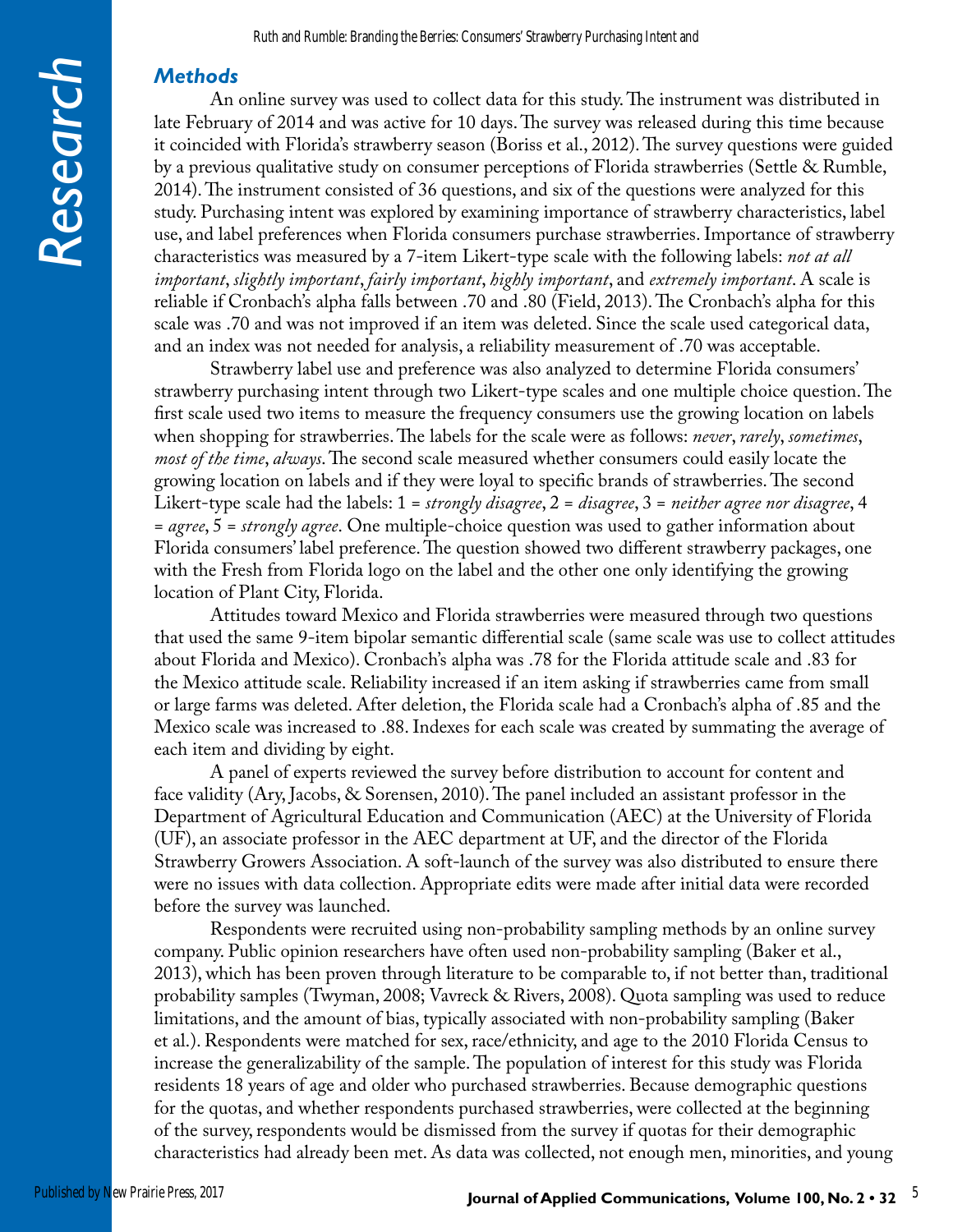respondents were answering yes to purchasing strawberries over the past year, and set quotas had to be adjusted. The quotas for white, middle-aged, and female respondents were increased to collect the appropriate data because the Florida demographics were not reflective of Florida strawberry purchasers.

The survey instrument was distributed to 1,812 respondents in the state of Florida and completed by 500 respondents ( $n = 500$ ) who met the adjusted quota and were strawberry purchasers. The majority of respondents were female (*n* = 310, 62%) and white (*n* = 425, 85%). The annual income of respondents were as follows: less than \$30,000 (*n* = 155, 31%), \$30,000 to \$49,999 (*n* = 135, 27%), \$50,000 to \$79,999 (*n* = 139, 26%), and more than \$80,000 (*n* = 80, 16%). Thirty-seven percent of respondents were between the ages of 18 and 39, 49% were between 40 and 59, and 18% were over the age of 60.

Data analysis was done using SPSS® 21.0. Objective 1 was analyzed using descriptive statistics. Paired t-tests were used to compare attitudes toward Florida and Mexico strawberries as described in objective 2. Demographic differences in purchasing intent between income level and gender were measured in objectives three and four. These characteristics had been identified as predictors of differing values and preference related to food decisions (Beardsworth et al., 2002; Bellow et al., 2010; Carpio & Isengildina-Massa, 2008; Jekanowski et al., 2000; Wardle et al., 2004), and further information was needed for purchasing intent of Florida strawberries specifically. Objective 3 used a Pearson's chi-square test to determine if there was an association between consumers' income level and their purchasing intent for Florida strawberries. Descriptive statistics were used to further examine differences between the income levels. Chi-square tests and were also used to determine if there was an association between gender and purchasing intent for strawberries to satisfy the fourth, and final, objective.

### *Results*

### *Objective 1: Describe Florida consumers' purchasing intent of strawberries based on the importance of different characteristics while making purchasing decisions.*

Respondents were asked to rate how important different strawberry attributes were when making purchasing decisions (Table 1). The majority of respondents identified taste (70%, *n* = 349) and freshness (73%, *n* = 365) as *extremely important*. Respondents also indicated the strawberry season and nutrition were *highly* or *extremely important* (74%, *n* = 357 and 71%, *n* = 370 respectively).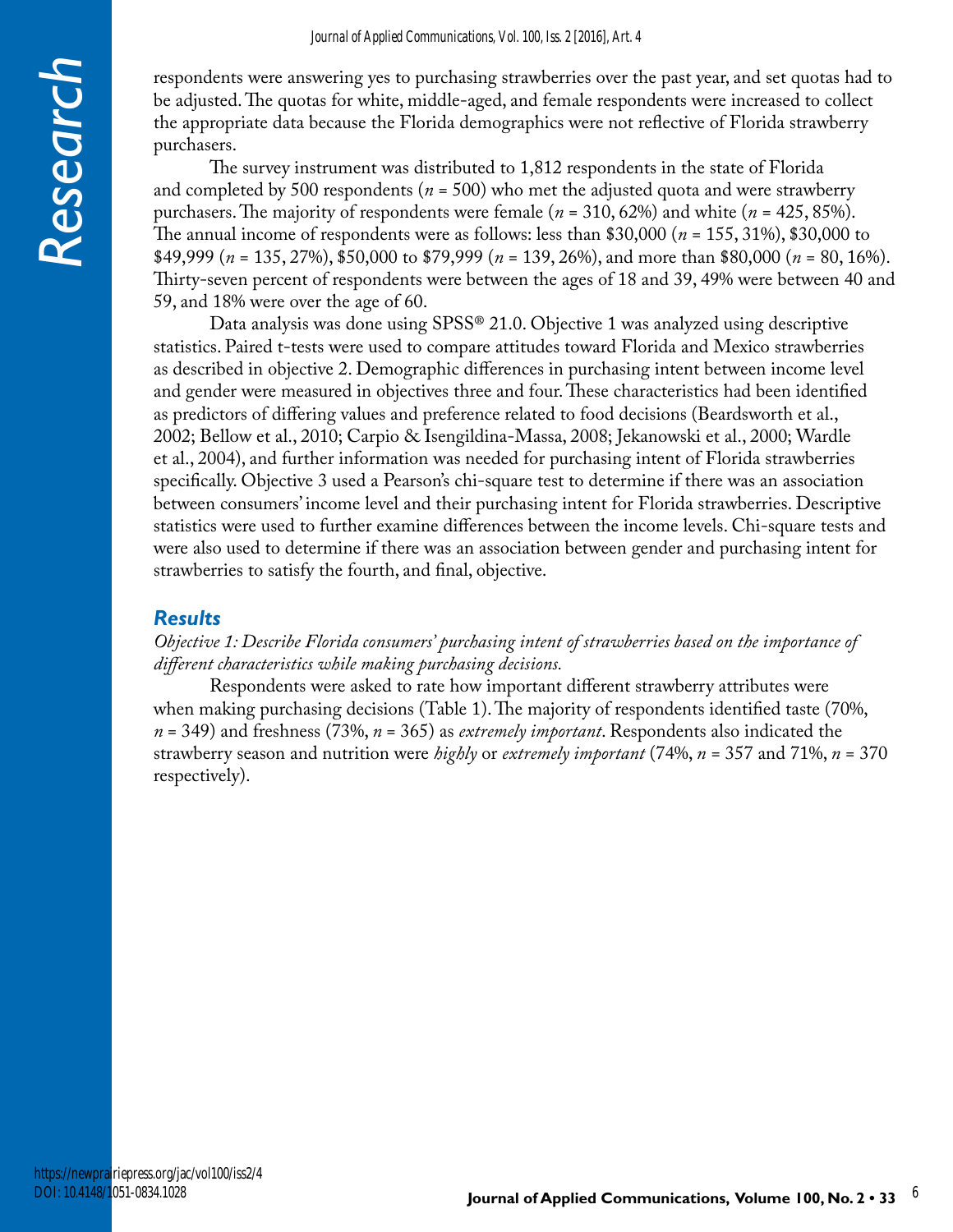# Table 1

| Characteristic           | Not at all<br>Important |               |                  | Slightly<br>Important |                  | Fairly<br>Important |                  | Highly<br>Important |                  | Extremely<br>Important |
|--------------------------|-------------------------|---------------|------------------|-----------------------|------------------|---------------------|------------------|---------------------|------------------|------------------------|
|                          |                         | $\frac{0}{0}$ |                  | $\frac{0}{0}$         |                  | $\frac{0}{0}$       |                  | $\frac{0}{0}$       |                  | $\frac{0}{0}$          |
|                          | n                       |               | $\boldsymbol{n}$ |                       | $\boldsymbol{n}$ |                     | $\boldsymbol{n}$ |                     | $\boldsymbol{n}$ |                        |
| Freshness                |                         | $\theta$      |                  | $\theta$              | 18               | $\overline{4}$      | 115              | 23                  | 365              | 73                     |
| Taste                    | 2                       | $\theta$      | $\theta$         | $\theta$              | 13               | 3                   | 136              | 27                  | 349              | 70                     |
| Nutrition                | 10                      | 2             | 31               | 6                     | 89               | 18                  | 181              | 36                  | 189              | 38                     |
| In Season                | 15                      | 3             | 31               | 6                     | 97               | 19                  | 189              | 38                  | 168              | 34                     |
| Price                    | 13                      | 3             | 29               | 6                     | 154              | 31                  | 170              | 34                  | 134              | 27                     |
| Support Local<br>Farmers | 32                      | 6             | 56               | 11                    | 134              | 27                  | 152              | 30                  | 126              | 25                     |
| Convenience              | 42                      | 8             | 77               | 16                    | 185              | 37                  | 116              | 23                  | 80               | 16                     |

*Characteristics Consumers Believe to be Important when Purchasing Strawberries (*N *= 500)*

*Objective 2: Describe Florida consumers' purchasing intent of strawberries based on label use and preference while making purchasing decisions.*

Table 2 shows the strawberry purchasing intent of the respondents in regard to using packaging labels. A little over half of the respondents (55%, *n* = 272) reported that they looked on strawberry packages *most of the time* or *always* to find the growing location of the strawberries. However, only 37% (*n* = 186) of consumers said that they *most of the time* or *always* made their final purchasing decision based off of the growing location.

### Table 2

| Florida Consumers' use of Strawberry Labels (N = 500) |  |
|-------------------------------------------------------|--|
|-------------------------------------------------------|--|

| Characteristic                                                                           | Never<br>Rarely  |      |                  | Sometimes |                  | Most of the<br>Time |                  | Always |                  |      |
|------------------------------------------------------------------------------------------|------------------|------|------------------|-----------|------------------|---------------------|------------------|--------|------------------|------|
|                                                                                          | $\boldsymbol{n}$ | $\%$ | $\boldsymbol{n}$ | $\%$      | $\boldsymbol{n}$ | $\%$                | $\boldsymbol{n}$ | $\%$   | $\boldsymbol{n}$ | $\%$ |
| I look on the label<br>to see where<br>strawberries are<br>grown.                        | 35               | 7    | 58               | 12        | 135              | 27                  | 163              | 33     | 109              | 22   |
| I make my purchase<br>based on where<br>the label says the<br>strawberries are<br>grown. | 56               | 11   | 106              | 21        | 152              | 30                  | 117              | 23     | 69               | 14   |

Respondents were asked further questions about their use of strawberry package labels when purchasing strawberries. The scale used for this construct was, *strongly disagree* = 1, *disagree* = 2, *neither agree nor disagree* = 3, *agree* = 4, and *strongly agree* = 5. When respondents were asked if they could easily locate the growing location of the strawberries on the label, the average agreed that they could (*M* = 3.74, *SD* = .92). Another question asked if the consumers were loyal to specific strawberry brands. The respondents tended to neither agree nor disagree with the statement  $(M = 2.76, SD = 1.07).$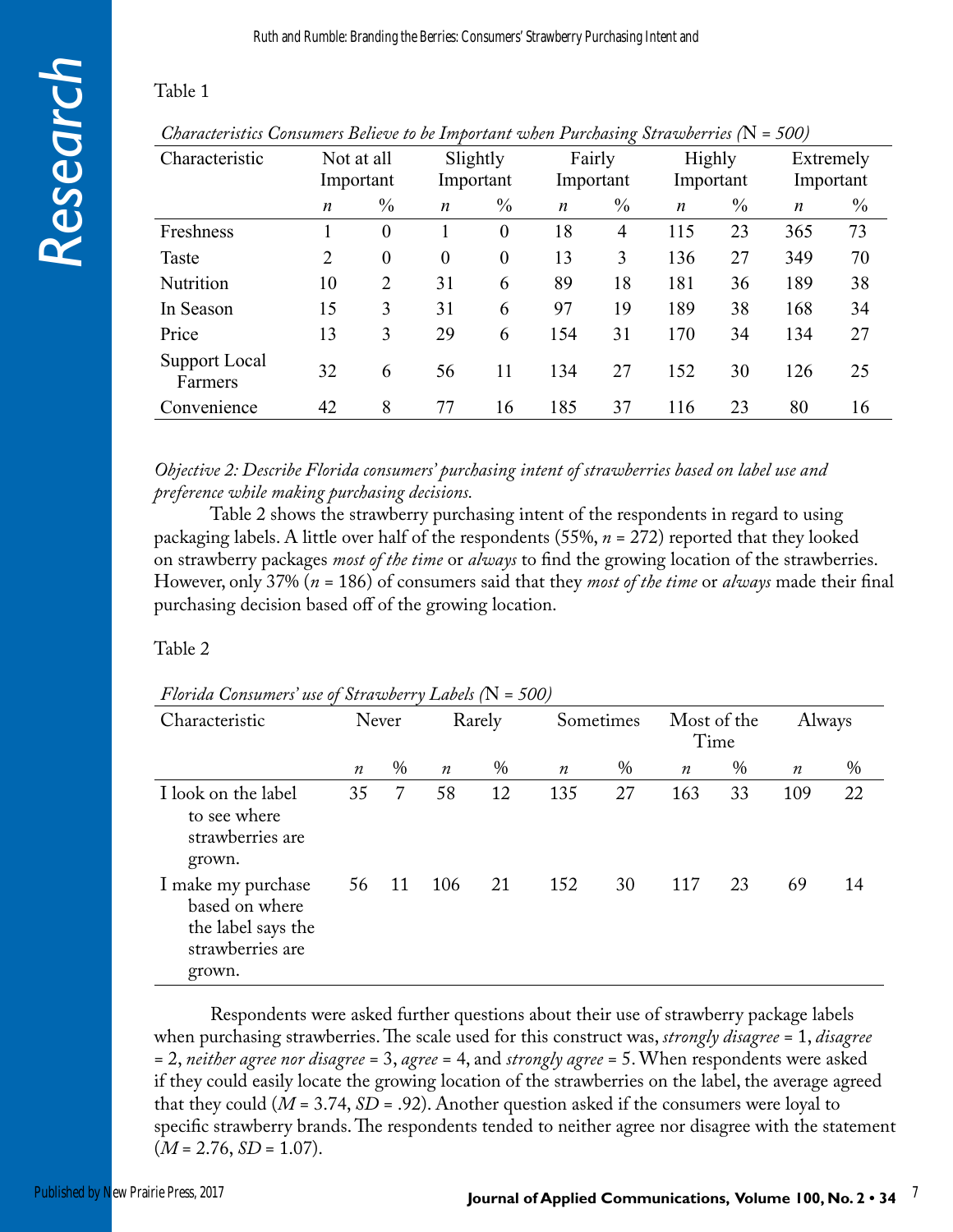The survey also showed two identical images of a strawberry package with the same label indicating the product came from Plant City, Florida to determine label preference. The only difference was one package displayed the Fresh from Florida logo on the label while the other package did not. Before respondents were exposed to the two images, they were told to imagine they were in a supermarket and to take no more than 10 seconds to decide which package they would chose. The majority of the respondents chose the package labeled Fresh from Florida (76%, *n* = 381) and only 23% (*n* = 116) chose the package without the logo on it.

### *Objective 3: Compare Florida consumers' attitudes toward Florida grown strawberries and Mexico grown strawberries.*

A semantic differential scale was used to measure attitudes toward Florida and Mexico strawberries; negative adjectives were assigned a 1 and positive adjectives were assigned a 5. The index created for attitudes toward Florida strawberries showed that respondents had an overall positive attitude toward local strawberries (*M* = 4.47, *SD* = .53). The attitudes toward Mexico strawberries were neutral; the mean for the index was 3.22 (*SD* = .76). The difference in the means was 1.25, which was significant at an alpha level  $0.01$  ( $p < .01$ ).

Table 3 shows respondents' individual attitudes toward Florida grown strawberries and Mexico grown strawberries; adjectives marked with a "1" were reverse coded. There were significant differences in every individual attitude toward Florida and Mexico strawberries (*p* < 0.01). The largest differences were associated with Florida strawberries being safer (*mean difference* = 1.69) and fresher (*mean difference* = 1.69) than the Mexico strawberries. The smallest difference in attitude occurred when respondents were asked about the affordability of strawberries. Respondents believed Florida strawberries were more affordable than strawberries from Mexico.

### Table 3

| Attitude                                |      | Florida |      | Mexico    |         |  |
|-----------------------------------------|------|---------|------|-----------|---------|--|
|                                         | M    | SD      | M    | <i>SD</i> |         |  |
| Unsafe: safe                            | 4.61 | 0.69    | 2.93 | 1.04      | $1.69*$ |  |
| Not fresh: fresh $a$                    | 4.68 | 0.64    | 2.99 | 1.09      | $1.69*$ |  |
| Low quality: high quality $a$           | 4.49 | 0.76    | 3.00 | 1.02      | 1.49*   |  |
| Inconvenient: convenient <sup>a</sup>   | 4.53 | 0.74    | 3.19 | 1.13      | $1.34*$ |  |
| Dirty: clean                            | 4.33 | 0.85    | 3.03 | 1.00      | $1.29*$ |  |
| Unsweet: sweet <sup>a</sup>             | 4.47 | 0.75    | 3.48 | 1.02      | $0.99*$ |  |
| Not nutritious: nutritious <sup>a</sup> | 4.57 | 0.66    | 3.68 | 1.00      | $0.89*$ |  |
| Not affordable: affordable a            | 4.10 | 0.91    | 3.46 | 0.94      | $0.64*$ |  |

### *Consumer Attitudes toward Florida and Mexico Strawberries (*N *= 500)*

*Note.* 1 = negative adjective and 5 = positive adjective

<sup>a</sup> indicates the answers were reverse coded

\* indicates significance at *p* < 0.01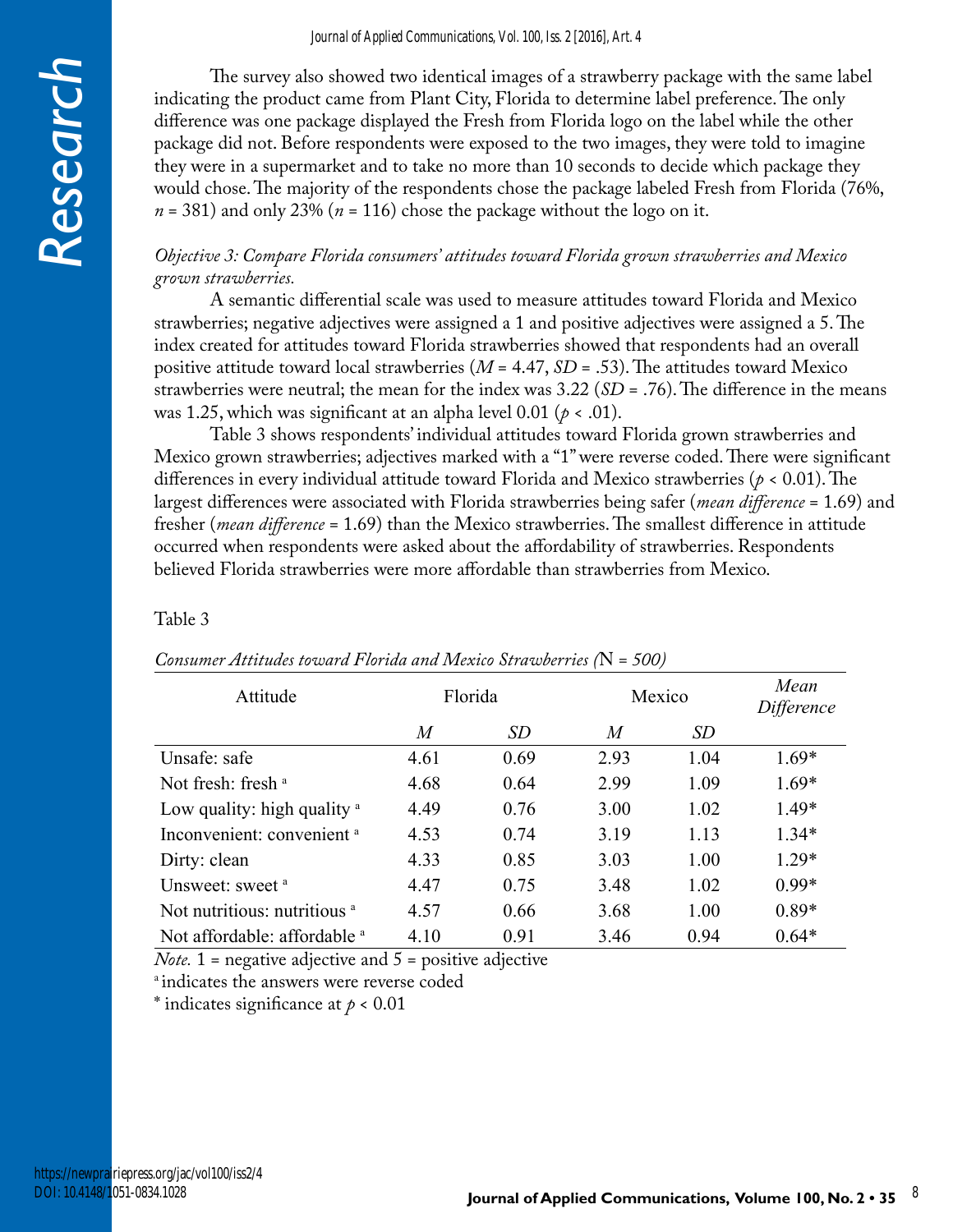Ruth and Rumble: Branding the Berries: Consumers' Strawberry Purchasing Intent and

### *Objective 4: Determine if there is an association between income level and label preference, label use, and importance of strawberry characteristics in relation to purchasing intent.*

Pearson Chi-Square tests were used to determine if respondents' income level was associated with their use and preferences of labels on strawberry packages, as well as the importance of difference strawberry characteristics while shopping. A significant association between income level and label preference was identified ( $x^2$ = 15.83,  $p$  = .02). Descriptive statistics showed that 31% (*n* = 48) of respondents with an annual income below \$30,000 chose the package *without* the Fresh from Florida logo compared to only 11% (*n* = 9) of respondents with an annual income above \$80,000.

An association between income level and if respondents looked on labels for growing location was also identified. The Chi-square analysis was significant ( $x^2 = 15.57$ ,  $p = .02$ ), and results can be seen in Table 4. Descriptive measurements indicated that 28% (*n* = 43) of respondents who earned less than \$30,000 a year never or rarely looked on label for the growing location of strawberries. This percentage was more than double that of respondents who earned between \$50,000 and \$79,999 and over \$80,000 a year who reported never or rarely looking at the growing location for strawberries (11%,  $n = 15$  and 12%,  $n = 10$  respectively).

#### Table 4

|                      |  |  | Association between Income Level and Response to "I look on the label to see where strawberries were |
|----------------------|--|--|------------------------------------------------------------------------------------------------------|
| grown" ( $N = 500$ ) |  |  |                                                                                                      |

|                                        |                  |              |           | Most of<br>the Time/ |       |        |
|----------------------------------------|------------------|--------------|-----------|----------------------|-------|--------|
| Annual Income                          | $\boldsymbol{n}$ | Never/Rarely | Sometimes | Always               | $x^2$ |        |
| Less than $$30,000$                    | 153              | 28%          | 22%       | 50%                  | 15.57 | $.02*$ |
| \$30,000-\$49,999                      | 134              | 19%          | 28%       | 53%                  |       |        |
| \$50,000-\$79,999                      | 132              | 11%          | 32%       | 57%                  |       |        |
| \$80,000 or more                       | 81               | 12%          | 27%       | 60%                  |       |        |
| * indicates significance at $a = 0.05$ |                  |              |           |                      |       |        |

Table 5 shows that there was a significant association between income level and the frequency purchasing decisions were made based off of the growing location of the strawberries  $(x^2)$ = 12.69,  $p$  = .05). Respondents who earned less than \$30,000 annually reported that 43% ( $n = 65$ ) of the time they *never or rarely* made their purchasing decision based on the growing location of the strawberries. Respondents earning \$50,000 to \$79,999 annually and \$80,000 or more annually were about half as likely to rarely or never make their purchases based on the growing location (27%, *n* = 35 and 25%, *n* = 20 respectively). Additionally, respondents with an annual income of \$80,000 or more were about 10% more likely to make their purchasing decision based on the growing location (42%, *n* = 34) than those who made an annual income of \$30,000 or less (33%, *n*  $= 50$ ).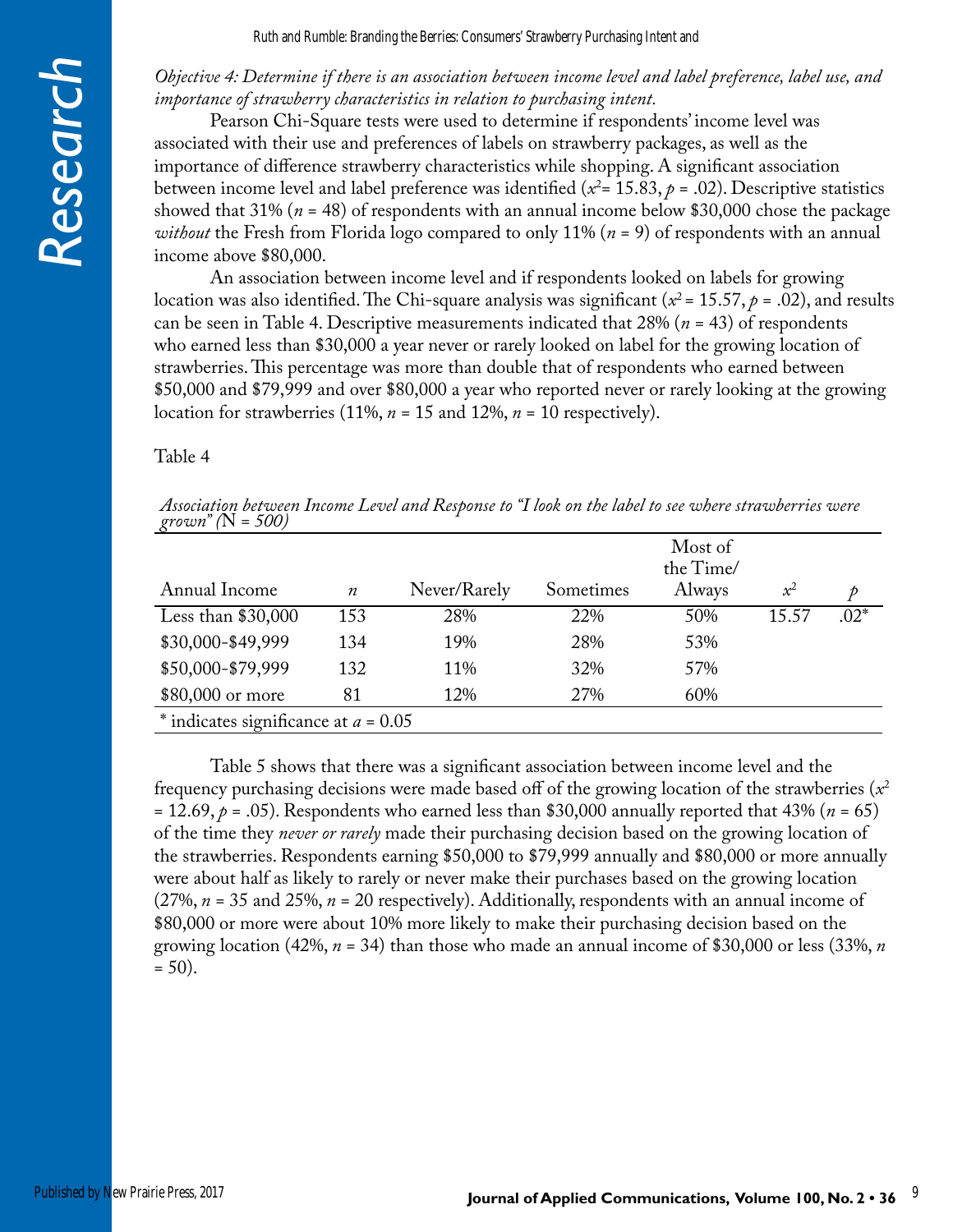### Table 5

|                                               | Table           |
|-----------------------------------------------|-----------------|
|                                               |                 |
|                                               | Assoc<br>says s |
| $\left( \blacksquare \right)$<br>$\mathbf{I}$ |                 |
| $\overline{\mathcal{G}}$                      | Ann             |
|                                               | Less            |
|                                               | \$30,           |
|                                               | \$50.0          |

*Association between Income Level and Response to "I make my purchase based off of where the label says strawberries are grown" (*N *= 500)*

| Annual Income                          | $\boldsymbol{n}$ | Never/Rarely | Sometimes | Most of<br>the Time/<br>Always | $x^2$ |        |
|----------------------------------------|------------------|--------------|-----------|--------------------------------|-------|--------|
| Less than $$30,000$                    | 153              | 43%          | 25%       | 33%                            | 12.69 | $.05*$ |
| \$30,000-\$49,999                      | 134              | 31%          | 29%       | 40%                            |       |        |
| \$50,000-\$79,999                      | 132              | 27%          | 36%       | 37%                            |       |        |
| \$80,000 or more                       | 81               | 25%          | 33%       | 42%                            |       |        |
| * indicates significance at $a = 0.05$ |                  |              |           |                                |       |        |

A Chi-square analysis was used to determine if there was an association between income level and the importance of the strawberry characteristics described in Table 1. The only significant association was concerned with how important respondents believed the convenience of purchasing strawberries was while shopping ( $x^2$  = 13.59,  $p$  = .04). The descriptive statistics for the income levels and importance of convenience can be seen in Table 6. The only difference was that 31% (*n* = 42) of respondents who earned between \$30,000 and \$49,999 reported that convenience was highly or extremely important, which was 10% less than the other income levels. No other significant associations were found between income level and importance of strawberry characteristics or label use.

### Table 6

| Annual Income                          | $\boldsymbol{n}$ | Not at all/<br>Slightly | Somewhat | Highly/Extremely | $x^2$ |        |
|----------------------------------------|------------------|-------------------------|----------|------------------|-------|--------|
| Less than $$30,000$                    | 153              | 20%                     | 38%      | 42%              | 13.59 | $.04*$ |
| \$30,000-\$49,999                      | 134              | 35%                     | 34%      | 31%              |       |        |
| \$50,000-\$79,999                      | 132              | 20%                     | 38%      | 42%              |       |        |
| \$80,000 or more                       | 81               | 20%                     | 38%      | 42%              |       |        |
| * indicates significance at $a = 0.05$ |                  |                         |          |                  |       |        |

### *Association between Income Level and Importance of Convenience (*N *= 500)*

*Objective 5: Determine if there was an association between gender and label preference, label use, and importance of strawberry characteristics in relation to purchasing intent.*

One significant association was found between gender and the importance of taste while making strawberry purchasing decisions. However, assumptions for a Chi-square test were not met, and conclusions could not be made. There were no significant associations between gender and purchasing intent.

# *Conclusions*

The "average" Florida consumer, as described by the 2010 Florida Census, was not necessarily purchasing strawberries on a regular basis, which was concluded from the fact the original demographic quotas had to be adjusted. Instead, it appeared that white females, between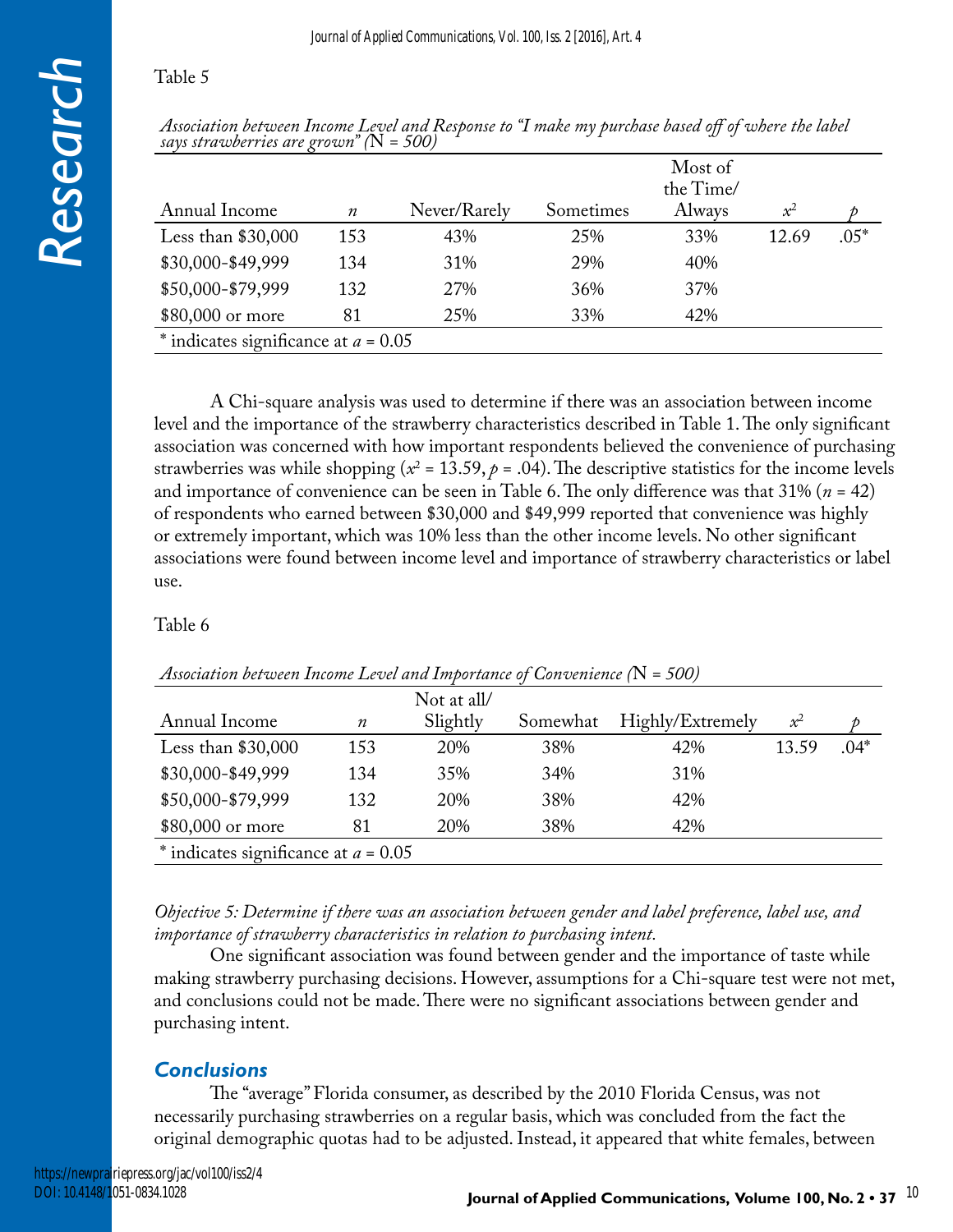the ages of 30 and 50, were the primary strawberry shoppers in this population. This finding was consistent with previous literature that concluded females were the primary food shoppers for the household (Bellows et al., 2000).

The most important characteristics consumers looked at when making their strawberry purchasing decisions were the freshness and taste of the fruit. This supports previous research by Adelaja et al. (1990) and Settle and Rumble (2014). These qualities are tangible characteristics of the strawberries. Intangible attributes, such as supporting local farmers, did not appear as important to the respondents. Tangible attributes may offer more value to the consumers compared to intangible attributes and have greater influence on their purchasing decisions.

More than half of the respondents reported that they looked at the strawberries' label for the growing location most, if not all, of the time. Studies have shown that purchasing local food has been used to meet the social needs of consumers (Brown & Miller, 2008; Hunt, 2007), and this likely influenced how the respondents read food labels. However, less people actually made their purchases based off the growing location, which was consistent with prior research (Liefeld, 2004). This finding may be because even though people wanted to purchase local food, if another product looked like a higher quality or was cheaper, they might pick that option instead. Another possible explanation is that consumers were looking to see if the strawberries were simply domestically produced. If the strawberries were grown in Florida or California, the growing location may not have meant as much, which led to consumers making their final purchasing decisions based off other attributes. Consumers also reported that they could easily find the growing location of the strawberries on the products' labels, which contradicted previous studies that indicated consumers did not always know where their food was from (Liefeld, 2004; Settle & Rumble, 2014). The growing location appeared to be more important than individual strawberry brands. There may not be enough recognizable strawberry brands offering differentiable qualities for consumers to have a brand preference.

When respondents were asked if they would prefer to purchase strawberries labeled Fresh from Florida or identical strawberries without the logo, an overwhelming majority chose to purchase the package labeled Fresh from Florida. These results supported similar research (Adelaja et al, 1990; Gay et al., 2014; Nganje et al., 2011; Settle & Rumble, 2014) that indicated state agriculture brands were preferred by consumers over only providing the growing location on a label, and was associated with high quality products that were produced locally. This choice of the Fresh from Florida logo may have been the result of respondents assigning value or meaning to the brand (Loken et al., 2010). The logo likely provided a visual representation for the growing location and represented the positive qualities respondents associated with Florida strawberries (Keller, 1998). Respondents could easily see the brand and associate the strawberries with Florida without having to read over the label for the growing location.

Overall, consumers had a much more positive attitude toward strawberries grown in Florida than strawberries grown in Mexico. The biggest difference in attitudes was the safety associated with the two location origins, which aligned with previous research (Nganje et al., 2011). Freshness accounted for the second biggest difference. Consumers likely realized that local strawberries did not have to travel as many food miles before they reached the supermarket shelves. The respondents may have also associated a higher perception of safety related to Florida strawberries because they were produced domestically.

Income level was found to be associated with purchasing intent of strawberries. Lower income respondents were less likely to select the branded strawberries. This finding was likely because higher income consumers were more susceptible to brands and were not as influenced by price compared to lower income consumers ( Jekanowski, et al., 2000). Similarly, lower income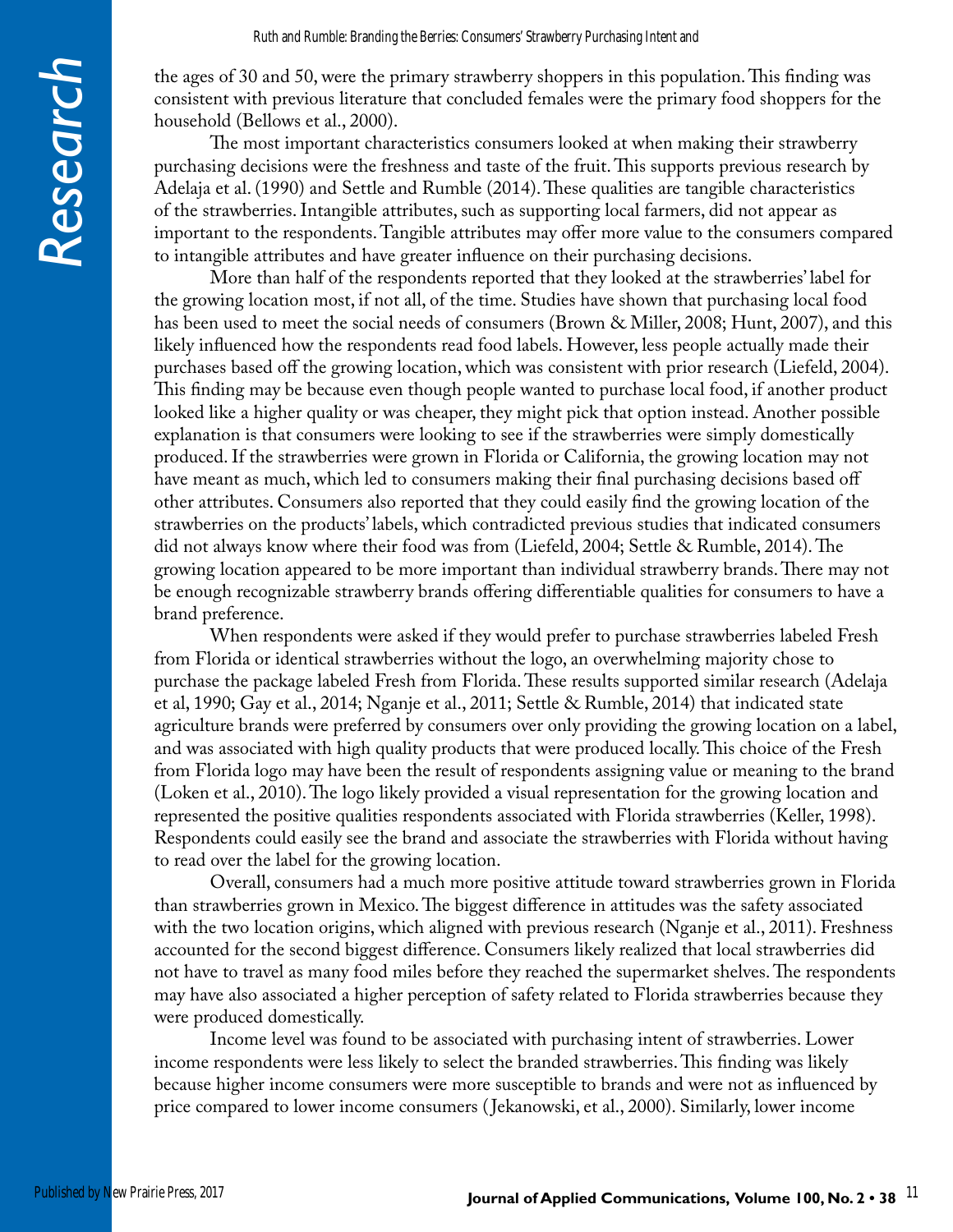respondents said they rarely purchased strawberries based off of where the label says they were grown or even looked for the growing location on strawberry packages. These results supported literature that concluded lower income families may not have felt they could afford the locally grown food and perceived it to be more expensive. Overall, the association between income and strawberry purchasing intent supported literature that higher income consumers were more likely to purchase local food ( Jekanowski et al., 2000). Differences in the importance placed on convenience may be attributed to the lower income respondents viewing other attributes, like price, as more important. However, respondents who earned less than \$30,000 a year reported convenience to be as important as respondents in the higher income levels. More research will be needed to interpret these results.

Differences in attitudes toward food between men and women has been attributed to values assigned to the product by the sexes (Beardsworth et al., 2002; Wardle et al., 2004). However, this study found no significant associations between gender and purchasing intent. Carpio and Isengildina-Massa (2008) did identify differences for locally raised animal products, but not produce. A commodity like strawberries may not provide different values to the genders, which could explain the findings.

### *Recommendations*

*Research*

The respondents' selection of the Fresh from Florida labeled package indicated that the brand represented the positive perceptions consumers had toward Florida strawberries (Franzen & Moriarty, 2009). Agricultural communicators need to capitalize on this knowledge by using the Fresh from Florida logo on strawberry packages to reinforce the positive attitudes toward local strawberries that consumers already have and highlight the presence of characteristics consumers believe to be important. Emphasizing freshness, quality, and taste will reinforce the consumers' perception that Florida strawberries are superior to Mexico strawberries, strengthening the brand's position (Kotler & Keller, 2006) and creating a perceived difference between otherwise identical products (Barwise & Meehan, 2004). These results could be expanded to other commodities both in Florida and in other states because residents likely have positive perceptions of their state's produce (Brown & Miller, 2008).

Even though there were no significant associations between gender and purchasing intent, women should still be a target audience for marketing since they were identified as the primary strawberry purchaser. Freshness and taste should be the focus of messages. The attributes could also be promoted to women by taste tests in grocery stores, cooking demonstrations at state fairs, and providing information on where families could pick their own strawberries. This research indicated that people in lower income households either do not prioritize purchasing local food or do not realize it can be an affordable option. Agricultural communicators should work alongside producers to help support or develop programs to promote local food to lower income families. Extension services could also be used to help educate lower income consumers about when local food is in season and typically sold at a lower price to encourage that audience to purchase locally. Facilitating personal interactions between consumers and Florida strawberries will help reinforce positive associations with the product (Brown & Miller, 2008; Hunt, 2007).

Because Florida is the primary producer of strawberries during winter months (Boriss et al., 2012), how non-Florida consumers view Florida strawberries will be important research as well. Similarly, communicators should determine if use of the Fresh from Florida brand would resonate as strongly with people outside of the state. Point of purchase research would also help to strengthen the findings in this study. Additional messaging research using different frames about freshness, taste, seasonality, and safety of strawberries, or other commodities, should be examined for effective communication and brand strategies as well.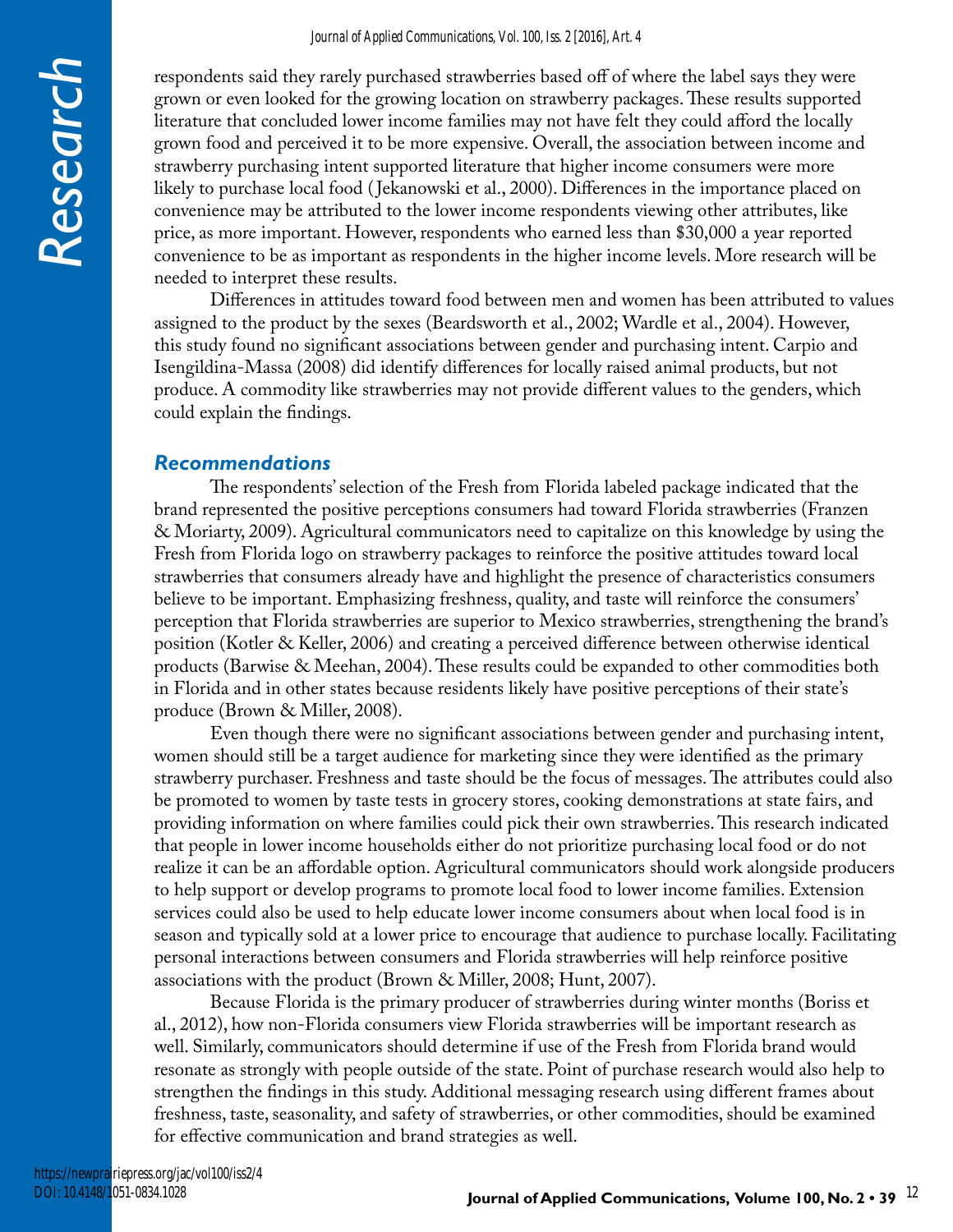## *References*

- Adelaja, A.O., Brumfield, R.G., & Lininger, K. (1990). Product differentiation and state promotion of farm produce: An analysis of the Jersey Fresh tomato. *Journal of Food Distribution Research*, *21*(3), 73-86. Retrieved from http://ageconsearch.umn.edu/ bitstream/27108/1/21030073.pdf
- Ary, D., Jacobs, L. C., & Sorensen, C. (2010). *Introduction to research in education* (8th ed.). Belmont, CA: Wadsworth.
- Baker, R., Brick, J. M., Bates, N. A., Battaglia, M., Couper, M. P., Dever, J. A., …Tourangeau, R. (2013). *Report of the AAPOR task force on non-probability sampling.* American Association for Public Opinion Research. Retrieved at http://www.aapor.org/AM/Template. cfm?Section=Reports1&Template=/CM/ContentDisplay.cfm&ContentID=5963

Barwise, P., & Meehan, S. (2004). *Simply better: Winning and keeping customers by delivering what matters most*. Boston, MA: Harvard Business School Press.

- Beardsworth, A., Bryman, A., Keil, T., Goode, J., Haslam, C., & Lancashire, E. (2002). Women, men and food: the significance of gender for nutritional attitudes and choices. *British Food Journal*, *104*, 470-491. doi:10.1108/00070700210418767
- Bellows, A. C., Alcaraz, G., & Hallman, W. K. (2010). Gender and food, a study of attitudes in the USA towards organic, local, U.S. grown, and GM-free foods. *Appetite*, *55*, 540-550. doi:10.1016/j.appet.2010.09.002
- Boriss, H., Brunke, H., Kreith, M., & Morgan, K. (2012, June 1). Commodity Strawberry Profile. Retrieved May 28, 2014, from http://www.agmrc.org/commodities\_\_products/ fruits/strawberries/commodity-strawberry-profile/
- Brown, C., & Miller, S. (2008). The impacts of local markets: A review of research on farmers markets and community supported agriculture (CSA). *American Journal of Agricultural Economics*, *90*(5), 1296-1302. doi:10.1111/j.1467-8276.2008.01220.x
- Campbell, T. (2013, July 1). Ted's talks: Born in the U.S.A.! *Florida Strawberry Growers Association*. Retrieved May 28, 2014, from http://flastrawberry.com/teds-talks/Florida-strawberrygrowers-face-the-challenge-of-imported-fruit/
- Darby, K., Batte, M. T., Ernst, S., & Roe, B. (2006). *Willingness to pay for locally produced foods: A customer intercept study of direct market and grocery store shoppers.* Paper presented at the American Agricultural Economics Association Annual Meeting, Long Beach, CA. Retrieved from http://ageconsearch.umn.edu/bitstream/21336/1/sp06da03.pdf
- de Chernatony, L. (2001). *From brand vision to brand evaluation: Strategically building and sustaining brands.* Woburn, MA: Butterworth-Heinemann.
- Doerfert, D. L. (Ed.) (2011). *National research agenda: American Association for Agricultural Education's research priority areas for 2011-2015*. Lubbock, TX: Texas Tech University, Department of Agricultural Education and Communications.
- Field, A. (2013). *Discovering statistics using IBM SPSS statistics* (4th ed.). Thousand Oaks, CA: SAGE.
- Florida Department of Agriculture and Consumer Services. (2013). *Florida agriculture by the numbers*. Retrieved from http://www.nass.usda.gov/Statistics\_by\_State/Florida]/ Publications/Agriculture\_Statistical\_Directory/2012/2012%20FL%20Ag%20by%20 the%20Numbers(FASD).pdf
- Florida Strawberry Growers Association. (2012). *Home*. Retrieved from http://Floridastrawberry. com/
- Franzen, G., & Moriarty, S. (2009). *The Science and Art of Branding*. Armonk, NY: M.E. Sharpe, Inc.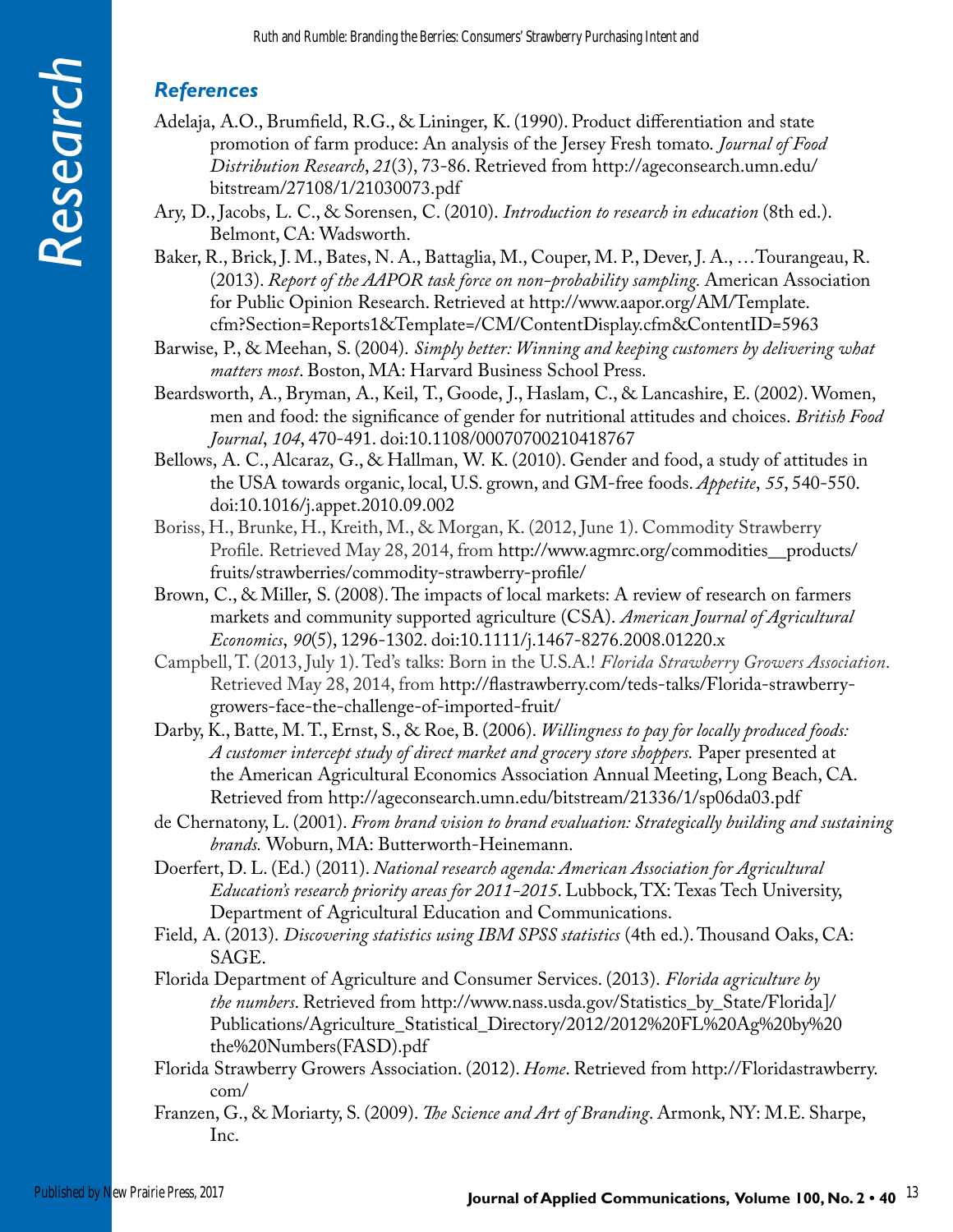- Garvin, D. (1985, May). Product Quality: An important strategic weapon. *Business Horizons*, *27*(3)*.* 40-43. Retrieved from http://ac.els-cdn.com/0007681384900247/1 s2.0-0007681384900247-main.pdf?\_tid=018b2e48-d3c0-11e4-968f-00000aacb35e&acdnat=1427378414\_feb14717e702a9f9c2528d3b04fcb371
- Gay, K. D., Rumble, J. N., Lamm, A. J. (2014, May) Informing extension programming with research: A look into local food. Paper presented at the annual research conference of American Association for Agricultural Education, Salt Lake City, UT. Abstract retrieved from http://aaaeonline.org/uploads/allconferences/5-18-2014\_513\_Proceedings\_of\_ the\_2014\_AAAE\_(Abstracts).pdf
- Govindasamy, R., Schilling, B., Sullivan, K., Turvey, C., Brown, L & Puduri, V. (2004). *Returns to the Jersey Fresh promotional program: The impacts of promotional expenditures on farm cash receipts in New Jersey.* New Brunswick: Rutgers, the State University of New Jersey, Food Policy Institute and Department of Agricultural, Food and Resource Economics
- Hodges, A. W., & Stevens, T. J. (2013). *Local food systems in Florida: Consumer characteristics and economic impacts*. Unpublished manuscript, Food and Resource Economics Department, University of Florida, Gainesville, Florida website: http://www.fred.ifas.ufl.edu/economicimpact-analysis/pdf/Florida-statewide-local-food-survey-2-6-13.pdf

Hunt, A. R. (2007). Consumer interactions and influences on farmers' market vendors. *Renewable Agriculture and Food Systems*, *22*(1), 54-66. doi:10.1017/S1742170507001597

- Jekanowski, M. D., Williams II, D. R., & Schiek, W. A. (2000). Consumers' willingness to purchase locally produced agricultural products: An analysis of an Indiana survey. *Agricultural and Resource Economics Review*, *29*(8), 43-53. Retrieved from http://purl.umn. edu/31329
- Keller, K. L. (1998). *Strategic brand management: Building, measuring and managing brand equity* (3rd ed.). Upper Saddle River, NJ: Prentice Hall.
- Keller, K. L. (2008). *Strategic brand management: Building, measuring and managing brand equity* (3rd ed.). Upper Saddle River, NJ: Prentice Hall.
- Kornberger, M. (2010). *Brand society: How brands transform management and lifestyle*. New York, NY: Cambridge University Press.
- Kotler, P. (2000). *Marketing management* (10th ed.). Upper Saddle River, N.J: Prentice Hall.
- Kotler, P., & Keller, K. L. (2006). *Marketing management* (12th ed.). Upper Saddle River, N.J: Prentice Hall.
- Kravetz, S. (1977, September 4). Baskin-Robbins scoops up new a new look. *Wall Street Journal*, p. B1.
- Liefeld, J. P. (2004). Consumer knowledge and use of country-of-origin information at the point of purchase. *Journal of Consumer Behavior*, *4*(2), 85-87. doi: 10.1002/cb.161
- Loken, B., Ahluwalia, R., & Houston, M. J. (Eds.). (2010). *Brands and brand management: Contemporary research perspectives*. New York, NY: Taylor & Francis Group.
- McEnally, M., & de Chernatony, L. (1999). The evolving nature of branding: Consumer and managerial considerations. *Academy of Marketing Science Review*, *2*, 1-30. Retrieved from http://www.amsreview.org/articles/mcenally02-1999.pdf
- Nganje, W. E., Hughner, R. S., & Lee, N. E. (2011). State-branded programs and consumer preference for locally grown produce. *Agricultural and Resource Economics Review*, *40*(1), 20- 32. Retrieved from http://ageconsearch.umn.edu/bitstream/107472/2/hughner%20-%20 current.pdf
- Ohlemeier, D. (2013, December 2*). Food safety Florida battles Mexican strawberries.*  Retrieved from http://www.produceops.com/food-safety/Florida-battles-Mexicanstrawberries-234089101.html?page=2